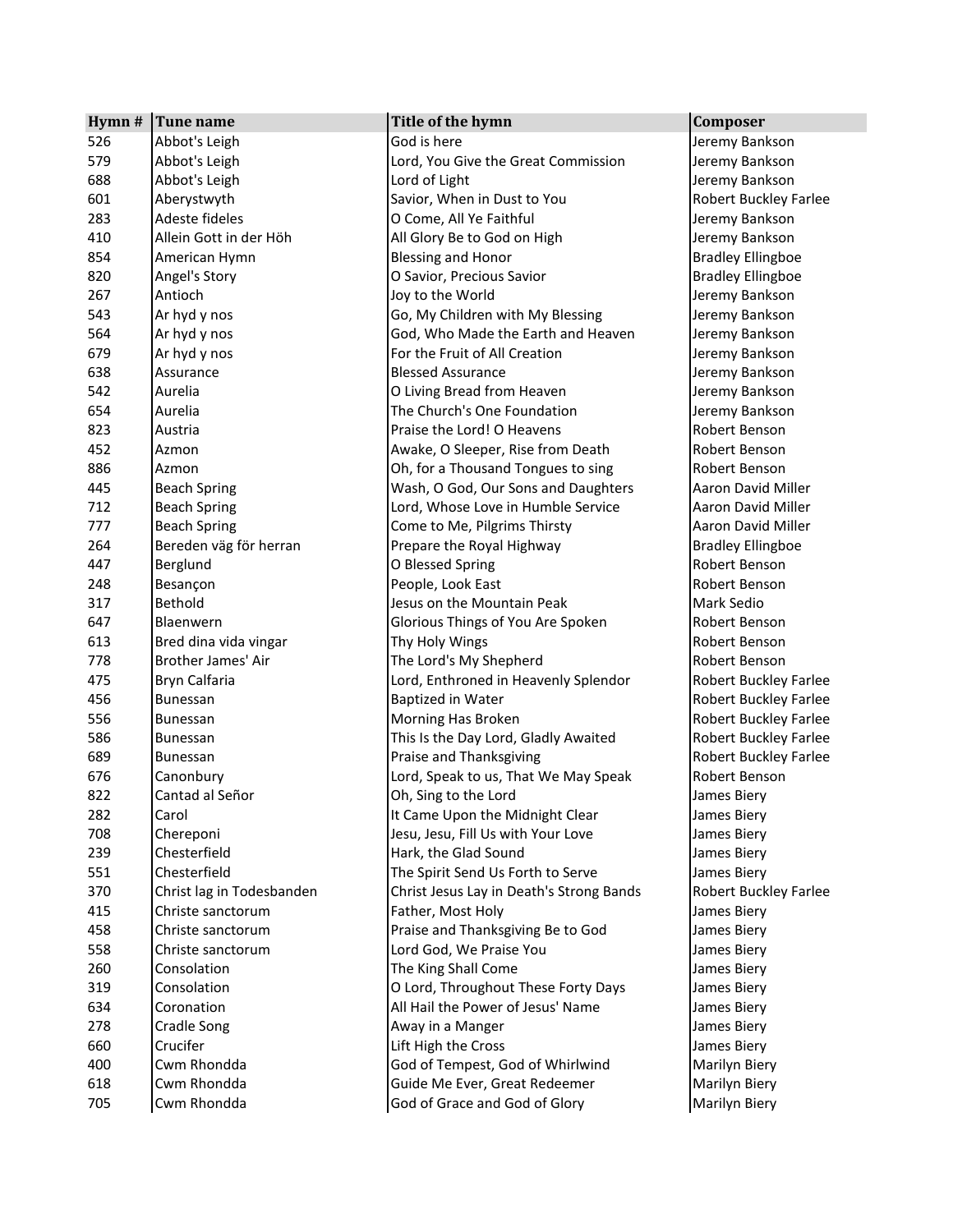| 550      | Darwall's 148th          | On What Has Now Been Sown                | Marilyn Biery         |
|----------|--------------------------|------------------------------------------|-----------------------|
| 893      | Darwall's 148th          | Before You, Lord, We Bow                 | Marilyn Biery         |
| 699      | Deep Blue                | In Deepest night                         | <b>Thomas Pavle</b>   |
| 301      | Dejlig er den himmel blå | Bright and Glorious Is the Sky           | Marilyn Biery         |
| 627      | Den signede dag          | O Day Full of Grace                      | Marilyn Biery         |
| 316      | Deo gracias              | Oh, Wondrous Image, Vision Fair          | Marilyn Biery         |
| 855      | Diademata                | Crown Him with Many Crowns               | Marilyn Biery         |
| 295      | Divinum mysterium        | Of the Father's Love Begotten            | Aaron David N         |
| 302      | Dix                      | As with Gladness                         | Marilyn Biery         |
| 879      | Dix                      | For the Beauty of the Earth              | Marilyn Biery         |
| 804      | Down Ampney              | Come Down, O Love Divine                 | Marilyn Biery         |
| 434      | <b>Duke Street</b>       | Jesus Shall Reign                        | <b>Bradley Elling</b> |
| 619      | <b>Duke Street</b>       | I Know That My Redeemer Lives!           | <b>Bradley Elling</b> |
| 848      | <b>Duke Street</b>       | Give to Our God Immortal Praise!         | <b>Bradley Elling</b> |
| 758      | Dundee                   | You Are the Way                          | Michael Burkl         |
| 863      | Dundee                   | My God, How Wonderful Thou Art           | Michael Burkl         |
| 377      | Earth and All Stars      | Alleluia! Jesus Is Risen                 | Michael Burkl         |
| 731      | Earth and All Stars      | Earth and All Stars                      | Michael Burkl         |
| 365      | Easter Hymn              | Jesus Christ Is Risen Today              | Michael Burkl         |
| 327      | Ebenezer                 | Through the Night of Doubt and Sorrow    | <b>Michael Burkl</b>  |
| 511      | Ebenezer                 | Thy Strong Word                          | Michael Burkl         |
| 504      | Ein feste Burg           | A Mighty Fortress Is our God             | Robert Buckle         |
| 503, 505 | Ein feste Burg           | A Mighty Fortress Is our God             | Michael Burkl         |
| 361      | Ellacombe                | The Day of Resurrection!                 | Michael Burkl         |
| 521      | Ellacombe                | O Day of Rest and Gladness               | Michael Burkl         |
| 722      | Ellacombe                | O Christ, Your Heart, Compassionate      | Michael Burkl         |
| 534      | Ellers                   | Savior, Again to Your Dear Name          | Michael Burkl         |
| 449      | Engelberg                | We Know That Christ Is Raised            | <b>Bradley Elling</b> |
| 851      | Engelberg                | When In Our Music God Is Glorified       | Michael Burkl         |
| 629      | Eventide                 | Abide with me                            | Michael Burkl         |
| 733      | <b>Faithfulness</b>      | Great Is Thy Faithfulness                | Donald Busar          |
| 314      | <b>Festal Song</b>       | Rise Up, O Saints of God!                | Donald Busar          |
| 427      | <b>Festal Song</b>       | For All Your Saints, O Lord              | Donald Busar          |
| 669      | <b>Festal Song</b>       | Arise, Your Light Has Come               | Donald Busar          |
| 250      | Forest Green             | Blessed Be the God of Israel             | Donald Busar          |
| 695      | Forest Green             | As Saints of Old                         | Donald Busar          |
| 356      | <b>Fortunatus New</b>    | Sing, My Tongue                          | Donald Busar          |
| 796      | Foundation               | How Firm a Foundation                    | Donald Busar          |
| 380      | Fred til bod             | Hallelujah! Jesus Lives!                 | <b>Bradley Elling</b> |
| 696      | Galilee                  | Jesus Calls Us; O'er the Tumult          | Donald Busar          |
| 363      | Gaudeamus pariter        | Come, You Faithful, Raise the Strain     | Donald Busar          |
| 444      | Gaudeamus pariter        | Cradling Children in His Arms            | Donald Busar          |
| 385      | Gelobt sei Gott          | Good Christian Friends, Rejoice and Sing | Donald Busar          |
| 289      | Gloria                   | Angels We Have Heard on High             | Donald Busar          |
| 296      | Greensleeves             | What Child Is This                       | David Cherwi          |
| 487      | Greensleeves             | What Feast of Love                       | David Cherwi          |
| 414      | Grosser Gott             | Holy God, We Praise Your Name            | <b>Bradley Elling</b> |
| 244      | Haf trones lampa färdig  | Rejoice, Rejoice, Believers              | David Cherwi          |
| 803      | Hamburg                  | When I Survey the Wondrous Cross         | David Cherwi          |
| 661      | Hankey                   | I Love to Tell the Story                 | Aaron David N         |
| 842      | Hanover                  | Oh, Worship the King                     | David Cherwi          |
| 435      | Helmsley                 | Lo! He Comes with Clouds Descending      | David Cherwi          |
|          |                          |                                          |                       |

Marilyn Biery Thomas Pavlechko Marilyn Biery Marilyn Biery Marilyn Biery Marilyn Biery Aaron David Miller Marilyn Biery Marilyn Biery Marilyn Biery **Bradley Ellingboe** Bradley Ellingboe **Bradley Ellingboe** Michael Burkhardt Michael Burkhardt Michael Burkhardt Michael Burkhardt Michael Burkhardt Michael Burkhardt Michael Burkhardt Robert Buckley Farlee Michael Burkhardt Michael Burkhardt Michael Burkhardt Michael Burkhardt Michael Burkhardt **Bradley Ellingboe** Michael Burkhardt Michael Burkhardt Donald Busarow Donald Busarow Donald Busarow Donald Busarow Donald Busarow Donald Busarow Donald Busarow Donald Busarow Bradley Ellingboe Donald Busarow Donald Busarow Donald Busarow Donald Busarow Donald Busarow David Cherwien David Cherwien **Bradley Ellingboe** David Cherwien **David Cherwien** Aaron David Miller David Cherwien David Cherwien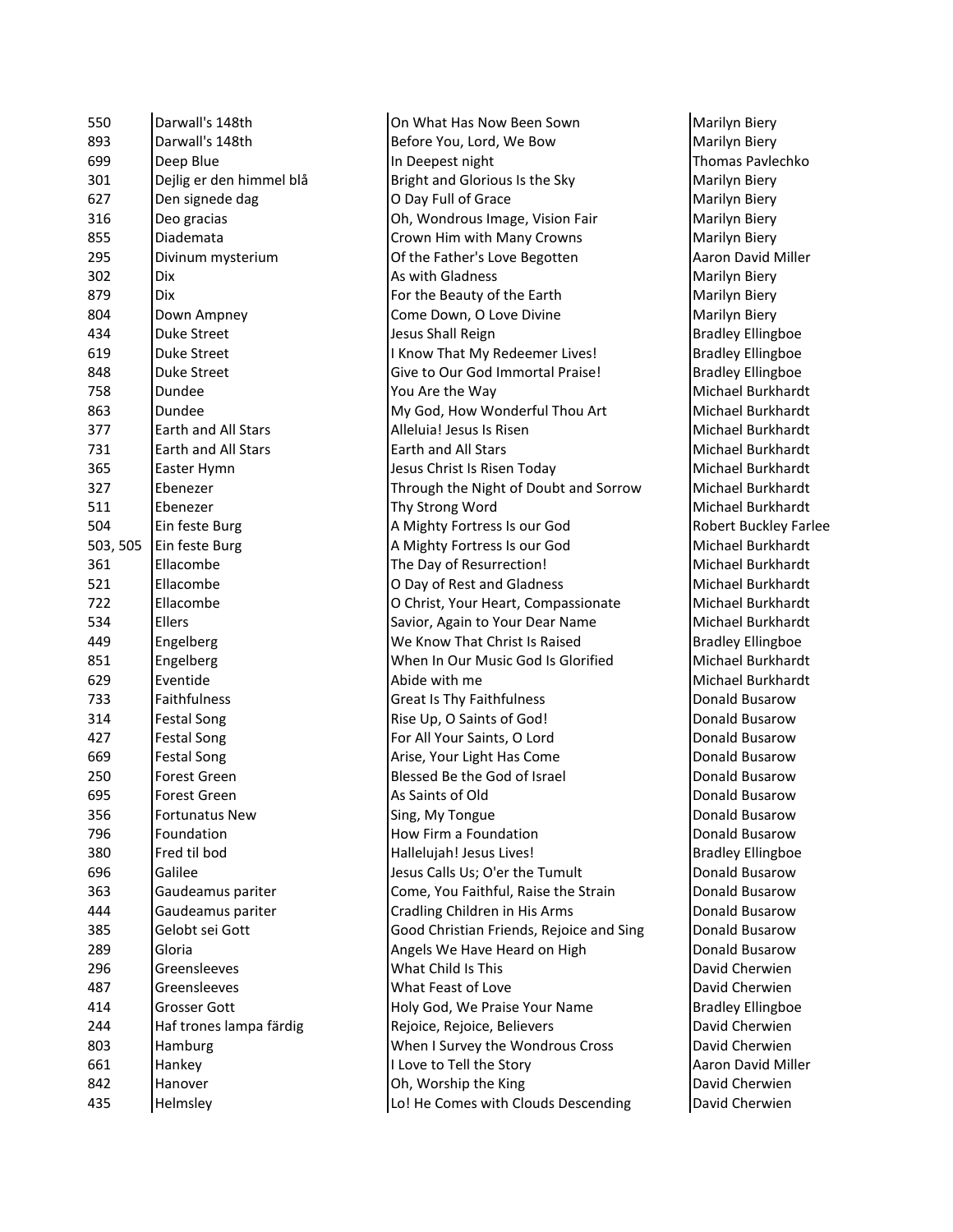| 537 | Hermas                             | On Our Way Rejoicing                     | David Cherwier         |
|-----|------------------------------------|------------------------------------------|------------------------|
| 527 | Herr Jesu Christ, dich zu uns wend | Lord Jesus Christ, Be Present Now        | David Cherwier         |
| 461 | Holy Manna                         | All Who Hunger, Gather Gladly            | David Cherwier         |
| 771 | Holy Manna                         | God Who Stretched the Spangled Heavens   | David Cherwier         |
| 815 | Houston                            | I Want to Walk As a Child of the Light   | David Cherwier         |
| 631 | Hyfrydol                           | Love Divine, All Loves Excelling         | Rick Erickson          |
| 836 | Hymn to Joy                        | Joyful, Joyful We Adore Thee             | Rick Erickson          |
| 639 | I himmelen, i himmelen             | In Heaven Above                          | Rick Erickson          |
| 655 | In Babilone                        | Son of God, Eternal Savior               | Rick Erickson          |
| 288 | In dulci jubilo                    | Good Christian Friends, Rejoice and Sing | Rick Erickson          |
| 269 | Irby                               | Once in Royal David's City               | Rick Erickson          |
| 408 | Italian Hymn                       | Come, Thou Almighty King                 | <b>Bradley Ellingb</b> |
| 673 | Italian Hymn                       | God, Whose Almighty Word                 | <b>Bradley Ellingb</b> |
| 709 | Jenkins                            | When Our Song Says Peace                 | <b>Thomas Pavlec</b>   |
| 376 | Judas Maccabeaus                   | Thine Is the Glory                       | Rick Erickson          |
| 714 | Just As I Am                       | O God of Mercy, God of Light             | <b>Bradley Ellingb</b> |
| 305 | King's Lynn                        | When Jesus Came to Jordan                | Robert Benson          |
| 420 | King's Lynn                        | By All Your Saints                       | Robert Benson          |
| 416 | King's Weston                      | At the Name of Jesus                     | Rick Erickson          |
| 251 | Kingsfold                          | My Soul Proclaims Your Greatness         | Rick Erickson          |
| 652 | Kirken den er et gammelt hus       | <b>Built on a Rock</b>                   | John Ferguson          |
| 870 | Kremser                            | We Praise You, O God                     | John Ferguson          |
| 313 | Kuortane                           | O Lord, Now Let Your Servant             | John Ferguson          |
| 419 | Kuortane                           | For All the Faithful Women               | John Ferguson          |
| 421 | Kuortane                           | By All Your Saints                       | John Ferguson          |
| 576 | Kuortane                           | We All Are One in Mission                | John Ferguson          |
| 593 | La Crosse                          | Drawn to the Light                       | John Ferguson          |
| 805 | Lancashire                         | Lead On, O King Eternal                  | John Ferguson          |
| 448 | Land of Rest                       | This Is the Spirit's Entry Now           | John Ferguson          |
| 698 | Land of Rest                       | How Long, O God                          | John Ferguson          |
| 698 | Land of Rest                       | Jerusalem, My Happy Home                 | John Ferguson          |
| 367 | Lasst uns erfreuen                 | Now Let the Vault of Heaven Resound      | <b>Bradley Ellingb</b> |
| 393 | Lasst uns erfreuen                 | A Hymn of Glory Let Us Sing              | Robert Buckley         |
| 424 | Lasst uns erfreuen                 | Ye Watchers and Ye Holy Ones             | Robert Buckley         |
| 835 | Lasst uns erfreuen                 | All Creatures, Worship God Most High!    | <b>Robert Buckley</b>  |
| 418 | Laudate Dominum                    | Rejoice in God's Saints                  | John Ferguson          |
| 853 | Laudes Domini                      | When Morning Gilds the Skies             | <b>Bradley Ellingb</b> |
| 430 | Laus Regis                         | Rejoice, for Christ Is King              | John Ferguson          |
| 369 | Llanfair                           | Christ the Lord Is Risen Today           | Michael Krentz         |
| 326 | Llangloffan                        | Bless Now, O God, Journey                | Michael Krentz         |
| 713 | Llangloffan                        | O God of Every Nation                    | Michael Krentz         |
| 858 | Lobe den Herren                    | Praise to the Lord, the Almighty         | Michael Krentz         |
| 859 | Lobe den Herren                    | Praise to the Lord, the Almighty         | Michael Krentz         |
| 877 | Lobe den Herren, o meine Seele     | Praise the Almighty                      | Michael Krentz         |
| 298 | Lobt Gott, ihr Christen            | Let All Together Praise Our God          | Michael Krentz         |
| 304 | Lobt Gott, ihr Christen            | Christ, When for Us You Were Baptized    | Michael Krentz         |
| 441 | Lobt Gott, ihr Christen            | Oh, Happy Day When We Shall Stand        | Michael Krentz         |
| 604 | Lobt Gott, ihr Christen            | O Christ, our Hope                       | Michael Krentz         |
| 243 | Lost in the Night                  | Lost in the Night                        | Michael Krentz         |
| 343 | Love Unknown                       | My Song Is Love Unknown                  | Michael Krentz         |
| 261 | Lucent                             | As the Dark Awaits the Dawn              | Linda Cable Shi        |
| 825 | Lyons                              | You Servants of God                      | Michael Krentz         |
|     |                                    |                                          |                        |

David Cherwien David Cherwien David Cherwien David Cherwien **David Cherwien Rick Erickson** Rick Erickson Rick Erickson **Rick Erickson** Bradley Ellingboe **Bradley Ellingboe** Thomas Pavlechko Rick Erickson Bradley Ellingboe Robert Benson Robert Benson **Rick Erickson** John Ferguson John Ferguson John Ferguson John Ferguson John Ferguson John Ferguson John Ferguson John Ferguson John Ferguson John Ferguson John Ferguson **Bradley Ellingboe** Robert Buckley Farlee Robert Buckley Farlee Robert Buckley Farlee John Ferguson Bradley Ellingboe John Ferguson Michael Krentz Michael Krentz Michael Krentz Michael Krentz Michael Krentz Michael Krentz Michael Krentz Michael Krentz Michael Krentz Michael Krentz Michael Krentz Linda Cable Shute Michael Krentz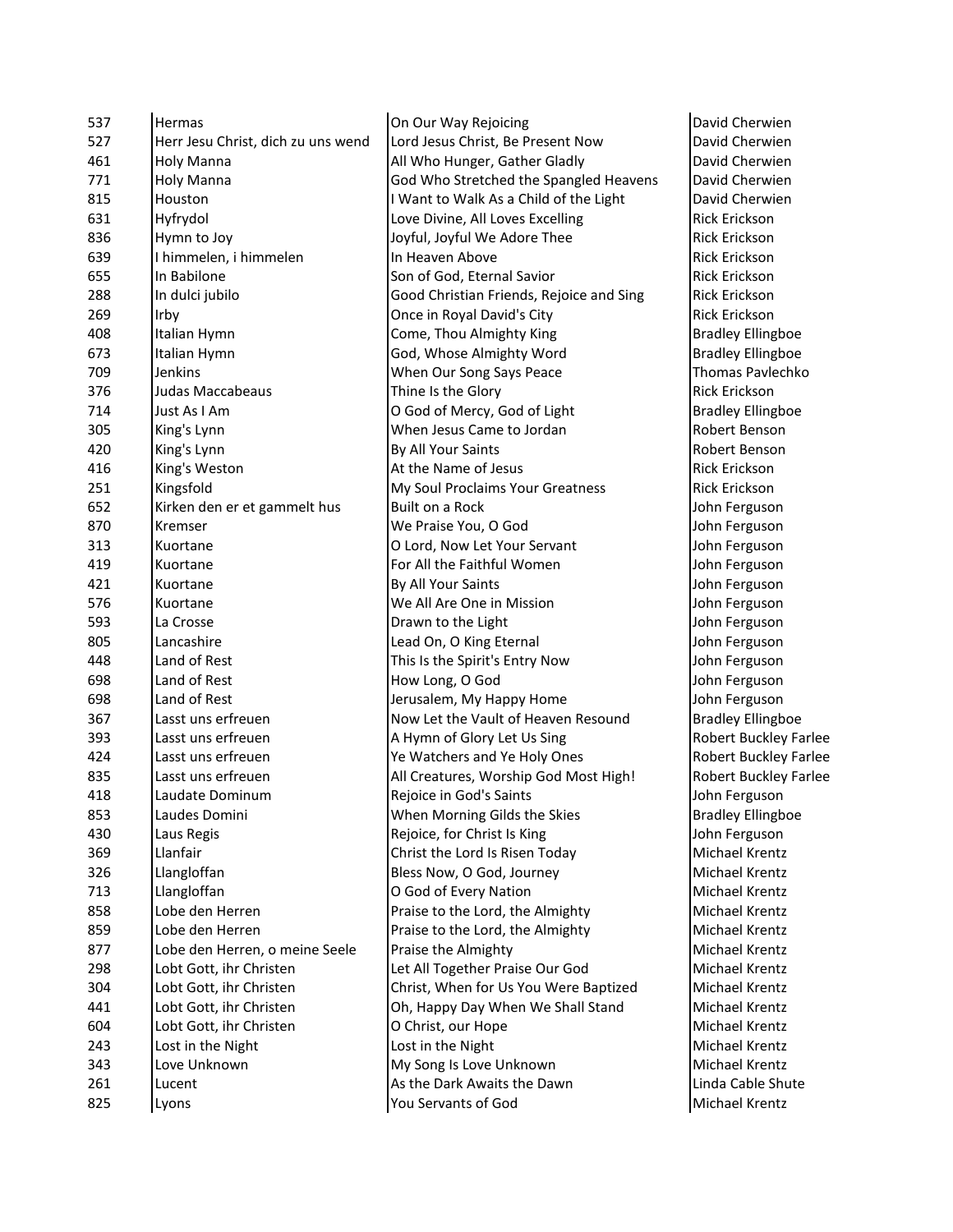| 259        | Macht hoch die Tür              | Fling Wide the Door                       | Michael Kr         |
|------------|---------------------------------|-------------------------------------------|--------------------|
| 873        | Marion                          | Rejoice, Ye Pure in Heart                 | Kristina La        |
| 818        | Maryton                         | O Master, Let Me Walk with You            | Kristina La        |
| 597        | Melita                          | My Hope Is Built on Nothing Less          | Kristina La        |
| 756        | Melita                          | Eternal Father, Strong to Save            | Kristina La        |
| 270        | Mendelssohn                     | Hark! The Herald Angels sing              | Kristina La        |
| 570        | Merrial                         | Now the Day Is Over                       | Kristina La        |
| 426        | Mississippi                     | Sing with All the Saints in Glory         | William Br         |
| 368        | Mit Freuden zart                | With High Delight Let Us Unite            | Kristina La        |
| 727        | Mit Freuden zart                | Lord Christ, When First You Came to Earth | Kristina La        |
| 440        | Mit Fried und Freud             | In Peace and Joy I Now Depart             | Kristina La        |
| 800        | Morecambe                       | Spirit of God, Descend Upon My Heart      | Kristina La        |
| 382        | Morgenlied                      | Christ Is Risen! Alleluia!                | <b>Bradley Ell</b> |
| 673        | Moscow                          | God, Whose Almighty Word                  | Larry Long         |
| 514        | Munich                          | O Word of God Incarnate                   | Larry Long         |
| 810        | Munich                          | O Jesus, I Have Promised                  | Larry Long         |
| 637        | Nelson                          | Holy God, Holy and Glorious               | Robert Bu          |
| 807        | <b>Nettleton</b>                | Come, Thou Fount of Every Blessing        | Larry Long         |
| 843        | Nettleton                       | Praise the One Who Breaks the Darkness    | Larry Long         |
| 779        | New Britain                     | <b>Amazing Grace</b>                      | Larry Long         |
| 413        | Nicaea                          | Holy, Holy, Holy                          | Larry Long         |
| 840        | Nun danket alle Gott            | Now Thank We All Our God                  | Larry Long         |
| 263        | Nun komm, der Heiden Heiland    | Savior of the Nations, Come               | Larry Long         |
| 833        | O dass ich tausend Zungen hätte | Oh, That I Had a Thousand Voices          | Larry Long         |
| 386        | O filii et filiae               | O Sons and Daughters                      | Aaron Dav          |
| 387        | O filii et filiae               | O Sons and Daughters                      | Aaron Dav          |
| 856        | O store Gud                     | How Breat Thou Art                        | Aaron Dav          |
| 883        | Old Hundredth                   | All People That on Earth Do Dwell         | Aaron Dav          |
| 884        | Old Hundredth                   | Praise God, from Whom All Blessings Flow  | Aaron Dav          |
| 885        | Old Hundredth                   | Praise God, from Whom All Blessings Flow  | Aaron Dav          |
| 759        | Olivet                          | My Faith Looks Up toThee                  | Aaron Dav          |
| 685        | Patmos                          | Take My Life, That I May Be               | Aaron Dav          |
| 490        | Picardy                         | Let All Mortal Flesh Keep Silence         | Aaron Dav          |
| 318        | Praise, My Soul                 | Alleluia, Song of Gladness                | Aaron Dav          |
| 864        | Praise, My Soul                 | Praise, My Soul the God of Heaven         | Aaron Dav          |
| 865        | Praise, My Soul                 | Praise, My Soul the King of Heaven        | Aaron Dav          |
| 828        | Princeton                       | Alleluia! Voices Raise                    | Aaron Dav          |
| 249        | Puer nobis                      | On Jordan's Bank                          | Aaron Dav          |
| 384        | Puer nobis                      | That Easter Day with Joy Was Bright       | Aaron Dav          |
| 399        | Puer nobis                      | O Holy Spirit, Root of Life               | Aaron Dav          |
| 324        | Rathbun                         | In the Cross of Christ I Glory            | Anne Kren          |
| 553        | Ratisbon                        | Christ, Whose Glory Fills the Skies       | <b>Bradley Ell</b> |
| 275        | <b>Regent Square</b>            | Angels, from the Realms of Glory          | Anne Kren          |
| 417        | <b>Regent Square</b>            | In His Temple Now Behold Him              | Anne Kren          |
| 242        | Rejoice, Rejoice                | Awake, Awake and Greet the New Morn       | Anne Kren          |
|            |                                 | <b>Give Thanks for Saints</b>             | Anne Kren          |
| 428<br>580 | Repton<br>Repton                | How Clear Is Our Vocation                 | Anne Kren          |
|            |                                 |                                           | Anne Kren          |
| 737        | Repton                          | He Comes to Us As One Unknown             |                    |
| 323        | Rockingham Old                  | God Loved the World                       | Anne Kren          |
| 394        | Salve festa dies                | Hail Thee! Festival Day                   | Anne Kren          |
| 310        | Salzburg                        | Songs of Thankfulness                     | Anne Kren          |
| 876        | Salzburg                        | Let the Whole Creation Cry                | Anne Kren          |

de the Door **Michael Krentz** Ye Pure in Heart Kristina Langlois r, Let Me Walk with You Kristina Langlois e Is Built on Nothing Less Kristina Langlois Father, Strong to Save Kristina Langlois e Herald Angels sing **Frank Prince and Angels sing Kristina Langlois Day Is Over Communist Communist Communist Communist Communist Communist Communist Communist Communist Communist Communist Communist Communist Communist Communist Communist Communist Communist Communist Communist Communist** h All the Saints in Glory William Bradley Roberts <sup>3</sup> xh Delight Let Us Unite Kristina Langlois ist, When First You Came to Earth Kristina Langlois and Joy I Now Depart Kristina Langlois God, Descend Upon My Heart Kristina Langlois Risen! Alleluia! **Bradley Ellingboe** nose Almighty Word Larry Long of God Incarnate Larry Long I Have Promised **Larry Long** d, Holy and Glorious Robert Buckley Farlee hou Fount of Every Blessing Larry Long 1e One Who Breaks the Darkness | Larry Long ank We All Our God Larry Long f the Nations, Come Larry Long t I Had a Thousand Voices Larry Long and Daughters **Aaron David Miller** and Daughters **Aaron David Miller Aaron David Miller** at Thou Art **Accord Entity Contract Thou Art Aaron David Miller** le That on Earth Do Dwell **All People That On Earth Do Dwell** Aaron David Miller od, from Whom All Blessings Flow | Aaron David Miller od, from Whom All Blessings Flow | Aaron David Miller 159 Looks Up toThee Aaron David Miller Life, That I May Be Aaron David Miller Abortal Flesh Keep Silence **Aaron David Miller** Song of Gladness **Access Aaron David Miller** Ay Soul the God of Heaven **Aaron David Miller** Ay Soul the King of Heaven **Aaron David Miller** Voices Raise **Access Access** Aaron David Miller an's Bank **Aaron David Miller** ter Day with Joy Was Bright **Aaron David Miller** pirit, Root of Life And Aaron David Miller ross of Christ I Glory **Anne Krentz Organ** Vhose Glory Fills the Skies **Bradley Ellingboe** from the Realms of Glory **Anne Krentz Organ** Anne Krentz Organ In Him Him Him Higher School and Him Anne Krentz Organ Awake and Greet the New Morn | Anne Krentz Organ anks for Saints **Anne Krentz Organ** ar Is Our Vocation **Anne Krentz Organ** es to Us As One Unknown **Anne Krentz Organ** ed the World **Constanting Constructs** Anne Krentz Organ e! Festival Day Anne Krentz Organ 31 Thankfulness **Congress Congress Congress Anne Krentz Organ** Whole Creation Cry **Anne Krentz Organ**